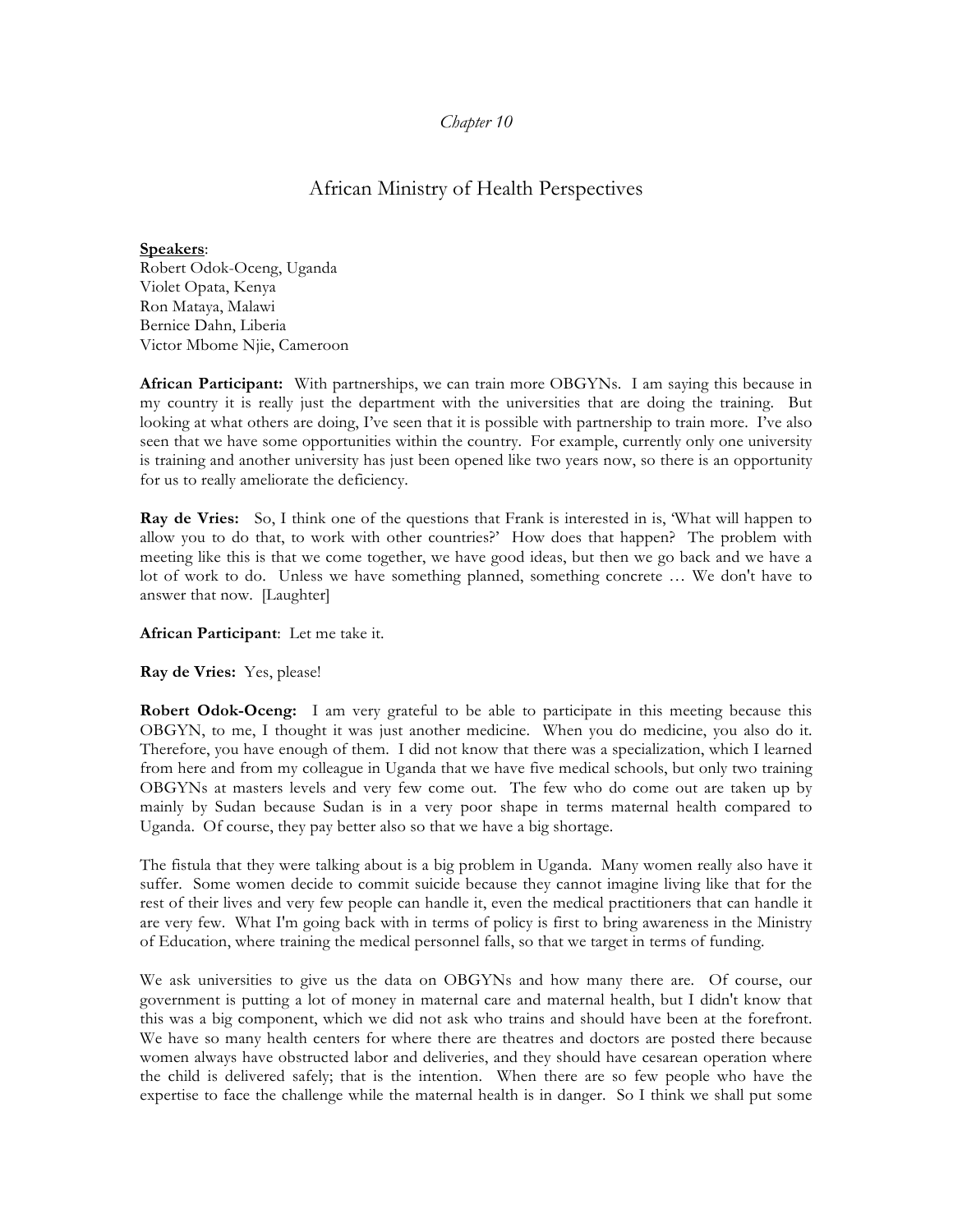money in the budget and target the number of trainees using government resources. Of course, with the collaboration we are happy. In our group yesterday, we were talking about what level we can train. So if we can partner in this organization and this corporation, so if we can have staff from the US coming over some months to this unit and to do the mentorship, in five years we have may have developed our faculties at that level and continue the work. Now, there are only two universities and there are very few who don't have faculties. Through this cooperation we can have access to qualified staff in the US who can be allowed to come and teach their units and do their mentorship. As a government, we should put money after talking to the universities and they should let us know what is their need, so we can put some money for training and expand the facilities for training. We are lucky that we have got some money from ADB. That project is under me so I would also see that it is improving the facilities and the faculties of medicine in this respect. Because we have not started yet; we are about to start the project.

**Ray de Vries**: We have heard two problems, the problem of not having enough faculty and one you mentioned earlier, the problem of keeping trained OBGYNs in the country. In your country, it seems that they move out. Are there other problems in addition to these that you all see and think about ways you can address those? Are those common problems with faculty?

**Violet Opata:** Thank you for this opportunity. I will want to take it from the perspective of university in the relation to the ministries, both the Ministry of Education and the Ministry of Health. At the university level, the collaboration is already existing under the School of Medicine and the IU, which is the Indiana University. From this perspective it is very clear that there are areas that can be taken up, that is training, research, and then as we undertake that, we must be able to align within the Ministry of Education to ask, 'What are the expectation for these programs to take off if we are a trainee?' The Ministry of Education has clear policies for any program to be implemented in any institution, that is if it is a university institution, it must be accredited. Accreditation procedures must be undertaken. Therefore at the school level and the department level, the department must develop the program that must meet the accreditation criteria that is offered by the Ministry of Education. That goes through the Senate, and after it goes through the Senate, it goes through the Minister of Education, that is under the commission of the university education for it to be approved. That is one aspect that we must align what we are collaborating in in line with what is required by the Ministry in order to control quality.

Then the other aspect is also to align us with the Ministry of Health and look at in today's universities. What are some of the areas that the Ministry of Health will want to be researched on, so that we bring the output to the Ministry to implement into their respective area? There is lack of collaboration between those two areas because the university is focusing on research, which is not informed by the Ministry. We need the Ministry to come and say these are the lines on which we are really hard-pressed. We need the university to take it up in order to do research and come improve the situation in the society. I am very happy at the moment. The Ministry of Health through the first lady have come up with a program for improving maternal mortality in the country, but we need now to narrow it down to the university. How can the universities come up and help in achieving this particular pertinent goal? So the issue of policy must be clear, the issue of accreditation and certification must be in order, in order to run this collaboration. But already, we have the collaborations ready. Thank you.

**Ron Mataya:** From the Human Resource perspective, we at the Ministry level have to ensure that we have an enabling environment, so that we attract the trained obstetricians to be part of the faculty. For instance, in Malawi we have some people who are in the private sector. This could be roped in to increase the faculty within the training institutions. But at the same time, we also need to ensure that those who are coming out of the college have the job opportunities and are incentivized to stay within our country. I think there is need for us to collectively work as different Ministries of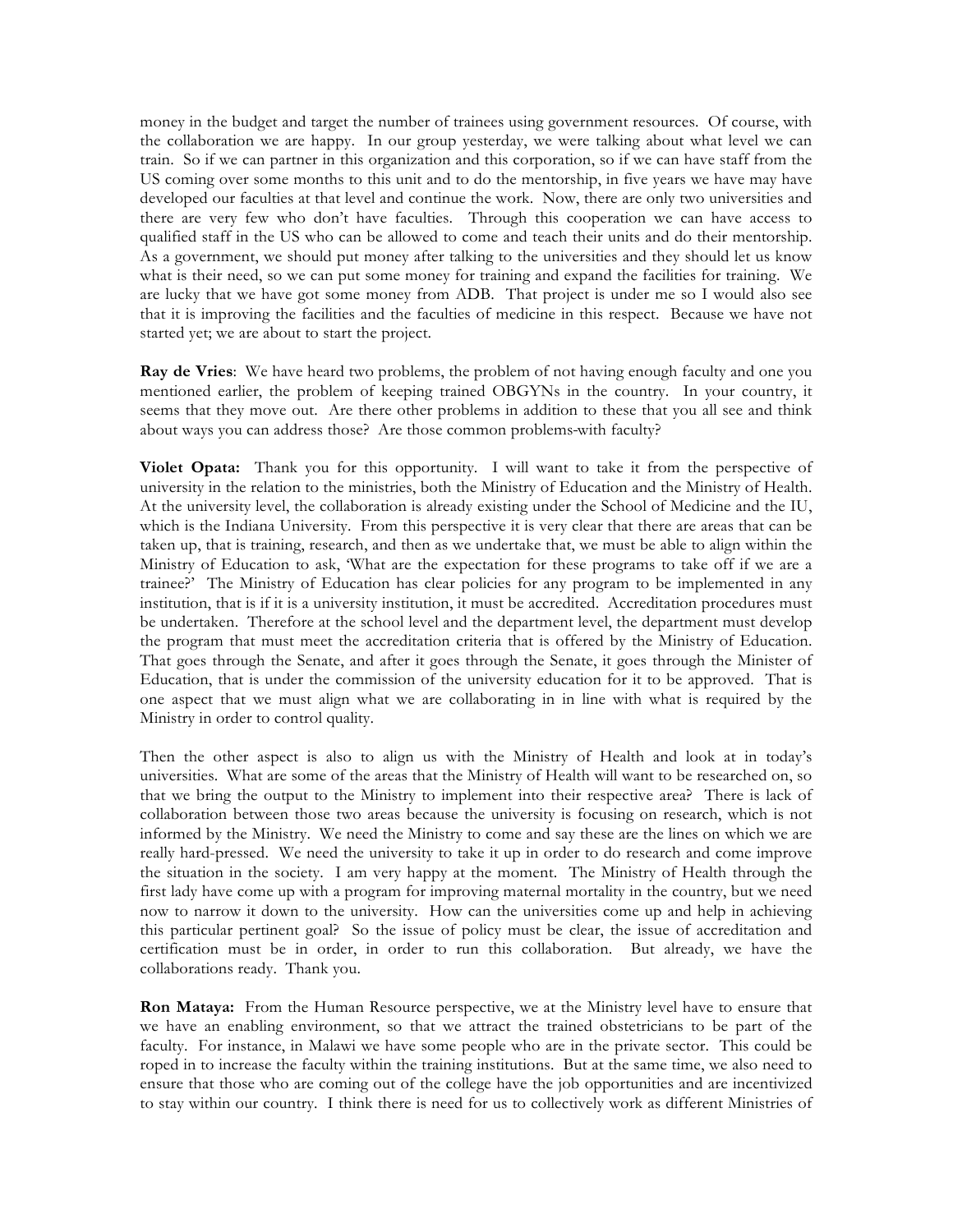Health to ensure that movement of trained obstetricians that do come out do not find it easy to move from Malawi to Zambia, for instance, so that we retain whatever training efforts we are putting out. That is one aspect that we need to think of.

Something else that I've learned is the approach that Rwanda and Liberia is doing. Whereby the Ministry of Health is the main driving force ensuring that specialists are trained within the countries. Right now if you come to  $-$  let's say for instance, my country  $-$  the training initiation is either a grouping of specialists or a specific type of specialty that is starting off its training. Probably the Ministry of Health needs to put more effort or resources to ensure that adequate resources are put out for the training or the different specialties. I think that is something that I learned here.

**Ray de Vries**: Tell me more about Malawi. Is there a way that the Ministry of Health, or maybe also in Liberia, can interface with the Ministry of Education?

**Ron Mataya**: Yes, we do interface. The training institutions are owned by the Ministry of Education while the hospitals are owned by the Ministry of Health. The Ministry of Health is responsible for health policy, so there is an interface.

**Bernice Dahn:** And then in addition to that, the education for some reason, the Ministry of Health understands the health training program better than the Ministry of Education, so they feel more comfortable working with Health to design these programs.

**Robert Odok-Oceng:** What I have not mentioned which clearly applies to all of us is that the council or medical councils work together with the University Commission or the National Council for Education, which is the regulatory body to accredit and license institutions. They don't do it alone, although these institutions of education work together with the Ministry of Health to license and accredit and ensure quality.

**Ray de Vries**: Is that true in Kenya?

**Violet Opata**: Yes, it is true.

**Bernice Dahn**: What did not come out clearly in the presentation is the retention issue. The retention issue has been a global challenge. It has not been a one-country problem. Just listening to the presentations, I did not get really how people are retaining. Maybe it would have been good to hear, especially from Ghana, since there was a time when all of the professionals were out of Ghana and were in different countries. The strategies they used to bring them back or train and retain now. Right now Ghanaians are working in Ghana and that is different than before.

**Ron Mataya:** One thing is that is glaringly obvious is that the different countries are at different levels in terms of establishment of training facilities. I think one of the things that I want to learn from maybe our Ghanaian counterparts is that back in 1989 how did they get country buy-in to training our programs that are local, because right now what Malawi does is that we send our junior doctors outside of country – they go mainly to South Africa for training. So now that we are establishing new trainings in country, to try and convince people to actually join this training is quite a challenge. The Ministry will probably incentivize so that we are attracting young doctors to come forth for this training, because right now it is very difficult for us to train them.

**Bernice Dahn:** Though we are just starting, this is a response to your concern. I know that the doctors in Liberia express concern for quality. For us to be able to ensure that concern, the clearing exams are essential to them. So we agreed that yes, you will be certified locally, but that you will be provided an opportunity for the West African College exams. We also won recognition from the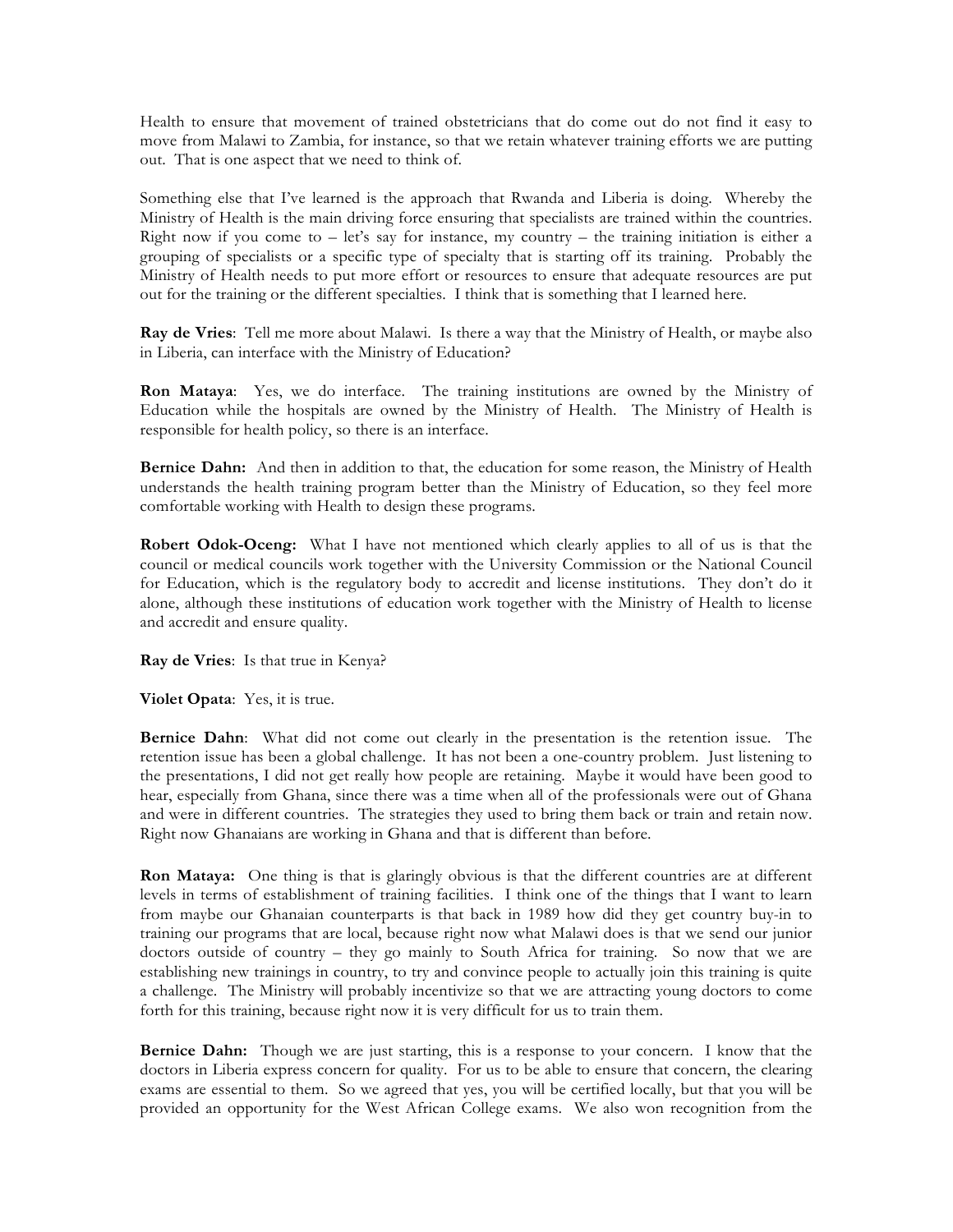West African College. It is necessary to build the confidence that with what you are actually giving me, I can compete with my colleagues in other areas.

**African Participant:** If I may, won't it be a way that you will lose in the field your training?

**Ray de Vries:** I was thinking the same thing.

**Bernice Dahn:** In terms of quality, yes. Right now, I am planning a strategy to bring all of the stakeholders together to chart the future. The reason is that if we don't and we train and don't remunerate well, we might lose them. Currently the way we have started, we are having challenges with the Finance Ministry who is telling us that people need to pay defect and so, the strategy is to bring all of the stakeholders together and prepare a good presentation that can put everybody on the same page and then we plan how we move into the future. We have started with doctors in four disciplines that will train other disciplines. We will do sub-specialties in the end. As we are doing, we will also need the nursing profession improving. It is bigger than just the four disciplines. We really need to plan the future.

**Victor Mbome Njie**: I am Victor Mbome Njie from Cameroon. I think the meeting has been very enriching in terms of learning. In Cameroon, the context is really very peculiar, firstly because of our bicultural nature – English and French are our official languages. It goes along with the culture. I came along with two colleagues from faculty. A new faculty in English-speaking Cameroon which is just passing out the first batch of medical students. We are going to pass out the second batch. We are just going to start postgraduate training. Now in Cameroon, maternal mortality is really high and the ministry has made it a priority to improve maternal health so that we can cut down maternal mortality. We have indicators in the field. The big lesson I am learning here is that the need to train OBGYNs is one way of improving service delivery costs to cut down maternal mortality. We are going to need an increase in human resource potential to do that in the field. Now I think one of the challenges from this meeting is what do we do before we can get the first batch of trainees of specialists? Something on the field. Are we going to improve the capacity of midwives? Are we going to intensify training of registered nurses? One of the indicators on the roadmap of the Ministry of Health is to increase the number of assisted deliveries. And the big question is assisted deliveries by whom? So we must train at all levels. We must train nurses and midwives and then make sure that this partnership can take off as soon as possible to start training OBGYNs. Then on the other side, they have started training gynecologists before, specialist training in Douala University, the French-speaking University. With that again, we must now organize and move forward. We have one college. Are we going to work with the Ghanaian college, the West African College? It is quite a big lesson for us.

**Ray de Vries**: I think that is the big idea that Ministries can share. Ministries that have been a step ahead can manage that problem. We have heard some models here in the meantime, while you are trying to get going with postgraduate training, how you can get something organized, how you can use help from other countries in Africa, countries outside of Africa? I don't know if having the idea of having the ministers meet somewhere to share this. It sounds like people have plans, and the idea in Liberia sounds really good. If we can get together and ask how we are going to plan for the future.

**African Participant**: The question is what are the major lessons learned. We have learned that right now we are not producing enough OBGYNs and with partnerships, we can do much more. And also, that we have to be careful on how these partnerships are formed. I think you made that very clear. I think that is one area that we neglect. And then that affects certain ability. Just to be very clear, it should be a win-win situation for those who are coming to help us and ourselves. When there is transparency, everyone who puts their cards on the table … because what happens is that when people feel that they are not fully involved … for example you can come to Zambia. They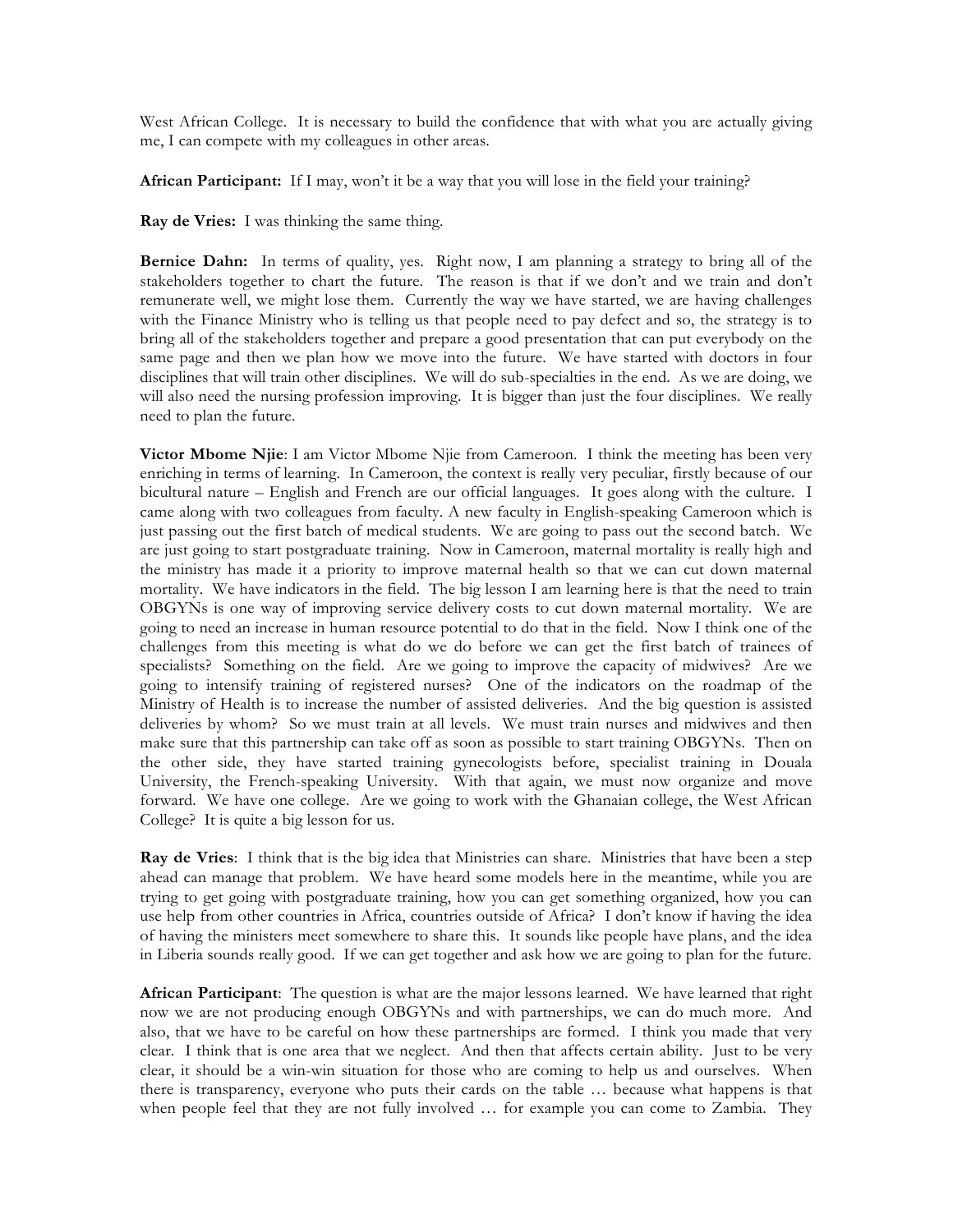tried to speak and, "oh no, no" and then they will try to speak and say okay, then they will listen and let you do what you do. But after that, they go and the program just dies down.

For me that was really discouraging because I experienced it back home, where you get this feeling that people are just doing research and projects. People have this agenda, in fact researchers we call them mosquito researchers, because they come and draw blood and go away. We don't get a share of those results. For us, right now the projected number of OBGYNs from now to 2015 is seven per year. The establishment is such that we need two per general hospital. We have 101 general hospitals and currently we have about 40 OBGYNs.

So there is a need for us to increase. Of all the countries we have seen, it seems that we are the ones that are a little bit behind. Most of the other countries have partnerships which have really stabilized and they are moving forward. We already have right now another – like I said, the medical school has been open on the Copperbelt, where already they are saying, "We are going to train MMeds." But who asks the question, "What is in place? Who are going to teach certification and all those things?" So this also has helped us. It is not a matter of training. You have to really think through the selection, the screening, have people who really have experience. This partnership has a fast forward initiative to have more OBGYNs. For me, that is my take home.

**Ray de Vries**: It is even more complicated because in listening to groups talk, let's say you train 15- 20 OBGYNs, those OBGYNs need nurse midwives, need nurses, need equipment to work with. That is where the Ministry of Health is important, because you can see that. An OBGYN can work by herself.

**African Participant from Kenya**: Let me tell you a little bit about the Kenyan factor, but first what I have learned, having been exposed to another partnership with the first university that starts training at postgraduate level. First of all, what we have gone through confirms that the developed world has realized that at one stage you may not have everything. You know, somebody will have opportunities and somebody else will have other opportunities that are very different. You may have money; you may not have the facilities. You may have the facilities but you may not have the money. The learning materials – when I am talking about facilities, I am also talking about learning materials. When you are talking about an OBGYN, there should not be a difference between one from America and one from Ghana for example, or one from Ghana and one from Rwanda. Ultimately it should be one type. Of course the individual differences will be there. But because it is about saving women's lives, really the ultimate goal should be about producing one OBGYN that is able to help any country at whatever level to reduce all those bad indicators.

And so it is unfortunate that we have one side of the world that is very developed and another side of the world that is underdeveloped. That to me, from what I have seen, the opportunities for the partnerships are more than ever before and the attitude, I have really come to like about it. It is not the one of poaching. It is one of creating opportunities for practice and being able to save women's lives. That is what I am learning. I am very happy about it.

Because of the differences, the individual differences that we see in countries in worlds, in meetings, in international meetings, it has been recommended throughout the world that if by any chance that a country is lucky to have resources, it would only be prudent to help the other country that does not have resources so that we sort of start reducing the gaps. The work of the Ministry or government is really to take the lead in any effort that has a reflection of a country's goals.

That is what is happening in Kenya now. We are realizing that the intersectoral collaboration, which is between the Ministry of Health that employs these people, the Ministry of Education that trains these people, and the Ministry of Finance that finances the two processes. That in the last many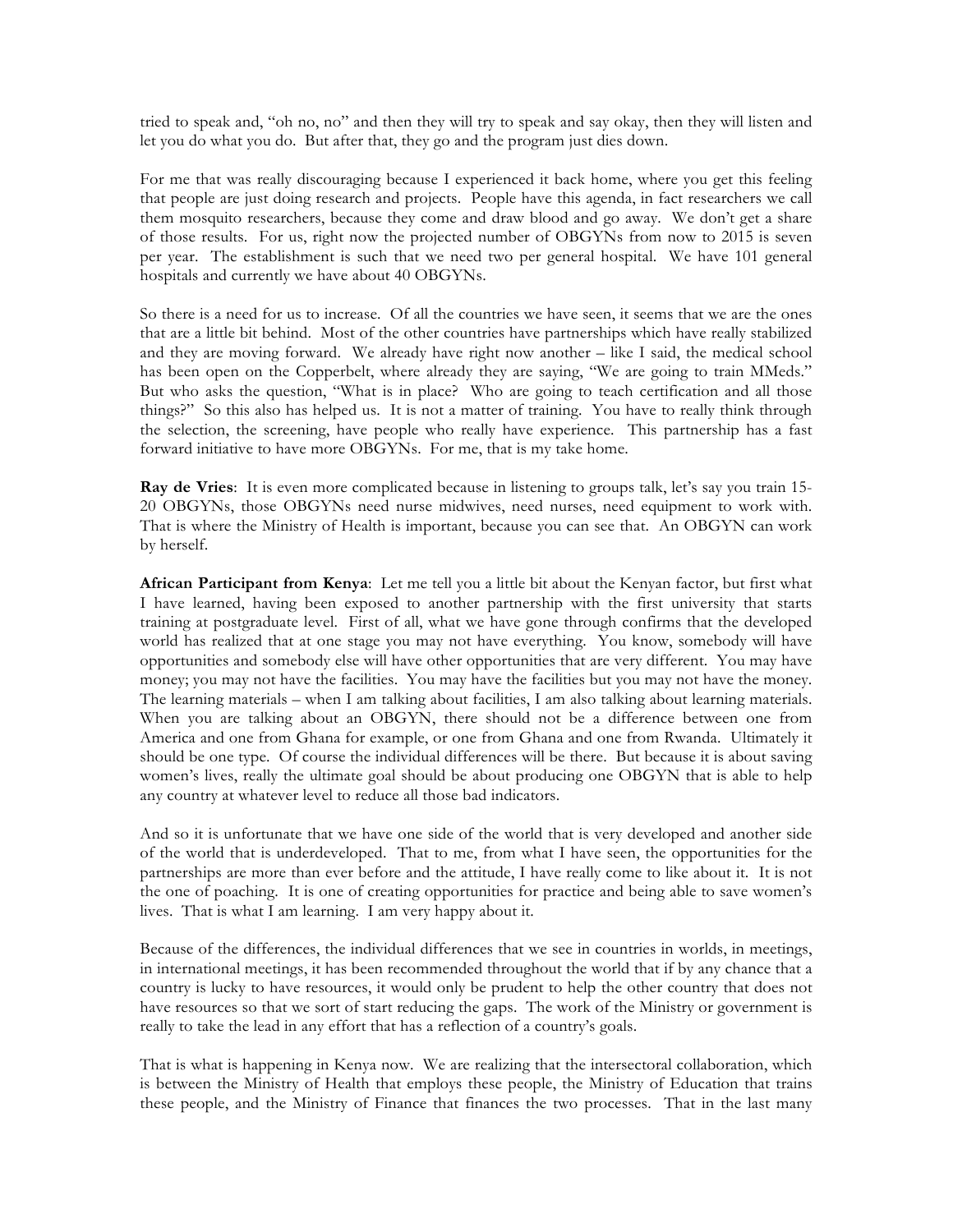years has been very minimal, but now we are realizing that these ministries cannot prosper independently; we just have to work together. Still at the individual level, for you to come out as a reputable person, you need the opportunity. The best opportunity will be provided by the Ministry of Health and then the University will support your research capacity so then you are also felt in academia circles.

That has been realized and we may not have that many American universities partnering with our universities in Kenya, but when you go into the universities you realize that the opportunities are there and how lucky that Americans are there working with us; us providing the facilities, the patients; them coming in with technology, sharing skills and experiences, and it is coming out very well. The University of Nairobi, which is the old medical school, has the University of Maryland and the University of Washington. Now supporting a sort of devolved medical education. Taking our medical students into our hospitals. Not just in teaching hospitals.

The numbers are overwhelming and they are coming out into the rural areas for many reasons, not just for the learning opportunities, but also stimulating sort of a devolved training that we know in the end will help us retain and it will help us in having our clinicians getting opportunities or learning opportunities at the very early stage of disease development. Because if you confine them in national universities and hospitals, then most of the cases are the very complicated cases that come there, and sometimes the diagnosis is already made, as opposed to when you send them out there in the smaller primary care hospitals where people come from home with very early stages of disease. So we feel that it is a major, major opportunity for learning and also for research.

The other thing is the research component, which we have been very weak in. There is a lot of investment in now building the capacity for research in the faculty. We are seeing that is starting to retain them in the university. To me that is also a major achievement and I feel that it is an opportunity to welcome the support in collaboration and partnership that these universities in the US are really helping us.

The issue of retention has us having to do with recruitment and fortunately Kenya is in a stage of transition. We have just moved from one national government to now two levels of government and we have 47 county governments which have just been formed. At the moment, they are mapping the Human Resources for Health and we know that the gaps are there. We are not even half way in terms of OBGYNs. We have only registered 323 and the Ministry has managed to retain 85 of them. What we know is the country should be having 260, so the other 60 or so out of the country. But retaining 85 in the public sector against 260 is not of course a good percentage.

**Ray de Vries:** Where do they go? Do you know?

**African Participant from Kenya:** The US and the UK. Basically those two countries because of the way we have elected in the past. Then a few in South Africa, because at one point in the early 2000's, everyone in Africa was going to the South, like Botswana. I think at one point the Minister for Health – was it Botswana or Swaziland? – it was Botswana I think; the Minister of Health was from Kenya. We have many colleagues, like those who are my classmates, I have two in Botswana; I have three in South Africa; I had two in Namibia and Swaziland.

**Ray de Vries:** This seems like a place where Ministries of Health really need to talk to each other. How do you prevent yours from going to South Africa? And if you look, I don't know if it is shown here, but the differences in pay across African countries, you can understand why people move. I don't know if that could be solved with an international panel of African countries.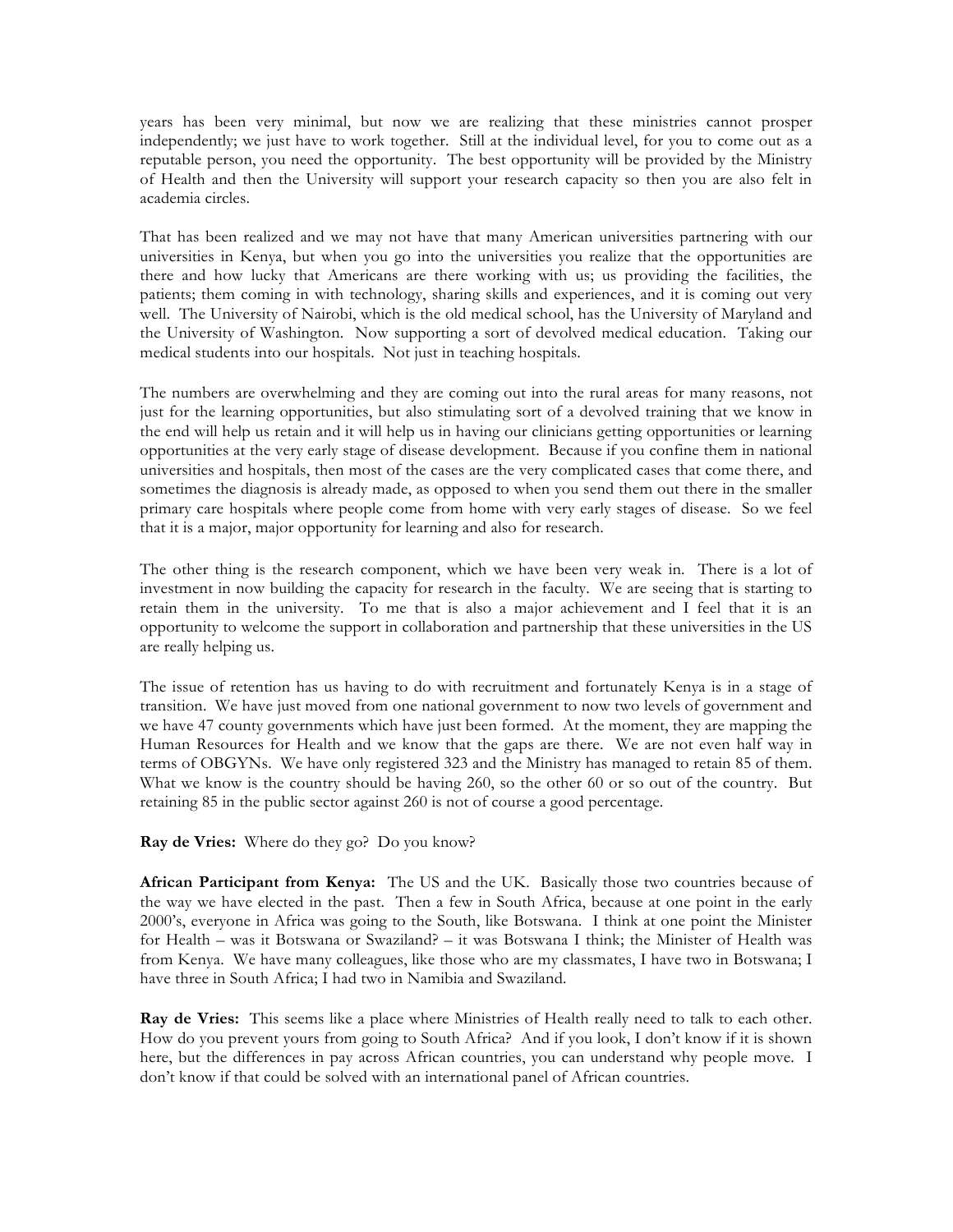**African Participant:** Yeah, I think there is some agreement written that people can't employ doctors or health stuff from other countries.

**African Participant from Kenya:** The thing is that of late, Namibia is not respecting that that anymore.

**African Participant from Zambia:** Yes, but what has Namibia done? They have come to Zambia; they have engaged and said we have looked at areas of collaboration. We have actually agreed that these are areas we can collaborate. This is one of the major issues that, like she said, we did not hear about. So I think that as we go back we need to learn on how we retain. For example, just in general we have what we call after internship, every doctor does a rural posting. In that one, for you to even do postgraduate you have to have done two years of rural posting.

**Ray de Vries**: Yes, that is true in Ghana.

**African Participant from Zambia**: Maybe postgrad as well, there can be a period of where one serves…

**African Participant from Kenya**: Let me tell you something that we are struggling with, whereby we have the country's needs sort of overwhelming the regulatory requirements. For example, for purposes of recognition you need to work under a senior gynecologist after you have finished. The country needs more senior doctors in the primary care facilities. Today we can afford to have two gynecologists in a primary care facility. You find that fellows who are finished and we as a Ministry deploy them to the primary care facility. Because the number of doctors is increasing, we are also increasing the number of internship centers. So we need a list of gynecologists, pediatricians, physicians, and surgeons in a primary or in a hospital before we establish an internship center for the young intern doctors.

So it becomes difficult to place the newly qualified gynecologist under a senior gynecologist because then people will continue suffering. But for the purposes of having the right people, the properly trained people, the regulatory requirements were you stand tall over and above the country's needs. But those are issues that I feel we still need to make a decision. I think the numbers today, I think somebody said that the numbers today is our biggest challenge. What a struggle with them first ...

**Ray de Vries**: Haha, before we go too far. So, what would you like to see happen next? What should be the next step for this project but also for the Ministries?

**Robert Odok-Oceng**: I think the Ministries, as you're suggesting, the government Ministries of Health and Education need to talk not only at the level of the country, but the regional unit. We have an additional East Africa community, we have West Africa communities, we have Southern communities. Why do I say this? I know that we do not have qualified faculties for that level of training. But when we come together, we can borrow. It is cheaper to borrow from Ghana than it is to get to the US. Much, much cheaper. Also Kenya to give another case. That would help one to educate clear policy by the Ministries on how to move. Because it is true that there is collaboration between health and education, but it is also true … I do not know whether our country's things are fine. In terms of hospitals, presenting that the students have too many interfering in their work. Of course, the Ministry of Education and the universities have funded students when you don't give them opportunity to go for training.

So I think the interface of the two Ministries with two Ministries from other countries makes them learn, so this friction is taken away. You say that we cannot do without one another. Which are the four ministries? Health, Education, Finance, and Public Service. For a public service employee,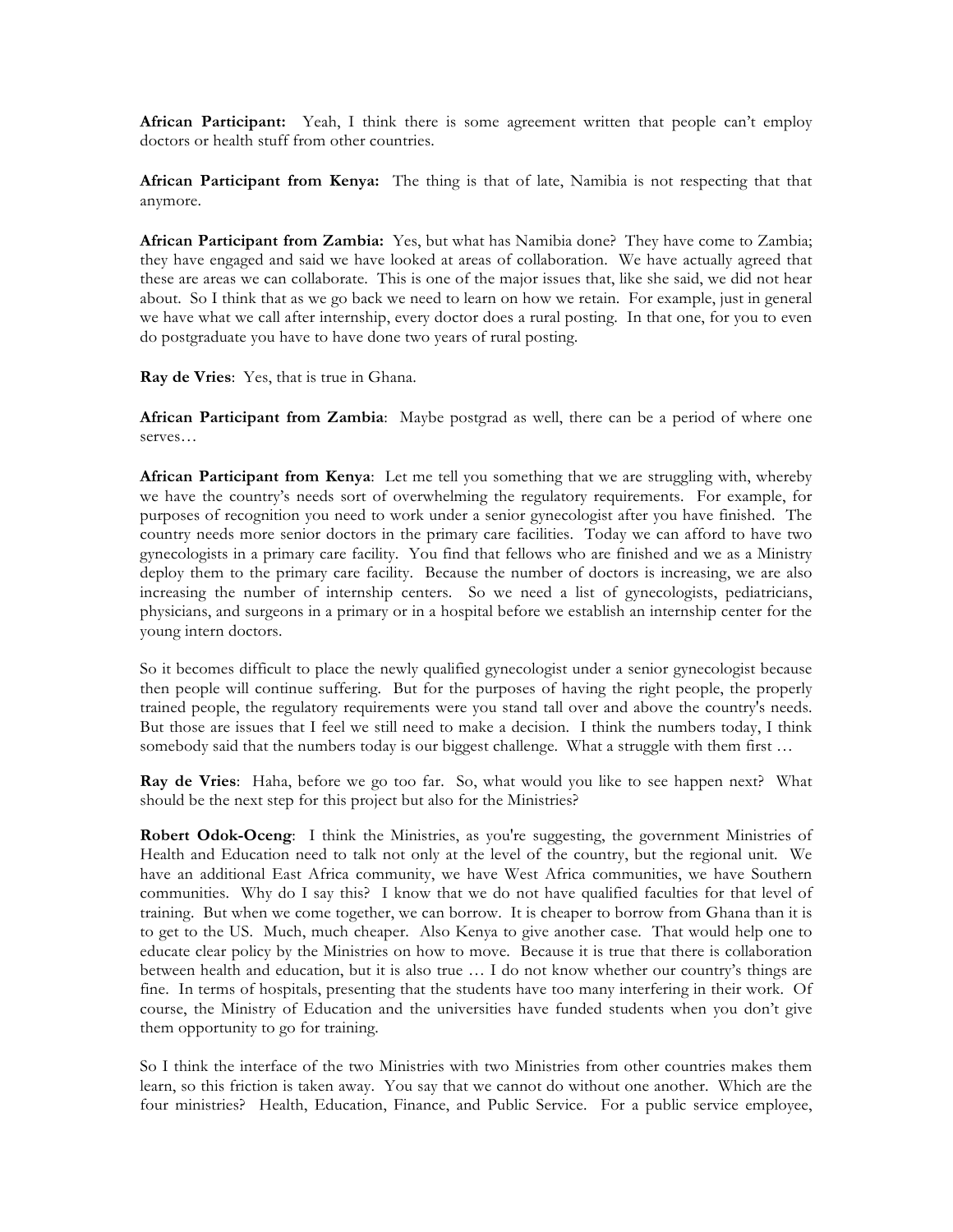Finance funds the process and pays the latter. Then education training - health employee that work in health. So these Ministries should really come together and have common strategies to achieve this. If that is done, I feel that can happen. Most of the time we save money. If we don't think fast, money will be wasted.

**Violet Opata**: What I would like to see is to network the regional colleges to support one another. The support could be with faculty within the region. It could be student exchange. If you listen, it could be presentations, the shortcomings in some of the programs, in programs what they have, what they don't have, or what another institution in the region could have. So you could also have those short-term visitations and trainings in other countries. We could share examiners and also maybe question banks and things like that. All those things would help to make the program better.

**Ray de Vries**: Yeah, there is no sense in every country doing it themselves from the start when other countries have done it and it can be easily modified.

**African Participant from Cameroon:** I would add to what the two have already said. The strength of all of what we are saying is because all of Africa, sub-Saharan Africa, has a common denominator, which is the key in maternal mortality reduction. That should go into policy. It means that Ministries of Health, we have different strategies; we have different realities on the field. So I would love to see a situation where we go back, each of us. Each country looks at the specific of what it is doing. We share that and then we come out with a common front. That's okay, this is common here, this is common here, this is what we are doing, and then we will build off from there. We develop a partnership amongst Ministries that will influence policies and will influence direction. That will strengthen our cooperation and then we can start sharing – the colleges, the existing colleges, which are the existing colleges, which are the new colleges that are coming up, who is mentoring them, what do we have in place for sustainability?

**Ray de Vries**: You think countries can do that? Every country has its own pride, so it is like, "Oh, well Cameroon. But this is just how we do it in my country." I am just asking for kind of a realistic look at whether we are willing to share and listen to each other.

**African Participant from Cameroon**: I think that from what he said and what she said, the fact that we have a common challenge in maternal mortality. Why should African countries not come? What policy decisions are we taking as a sub-region? Now we must take leadership for us to be able to turn around the challenges on the field. The partnerships are not enough. We must take ownership and leadership, and we can only do that if we can sit at the table and say, 'This is what is in Cameroon, this is what is in Liberia. What is in Kenya? What is in Zambia?'

**African Participant:** We must accept that there is already a community. In East Africa there is already a community. In Southern Africa there is already a community. So there is a framework in place. Only that we are not utilizing it, we are not exploiting it. Because in Uganda to in East Africa, we share everything we do. We are harmonizing our education and curriculum in the region. We are harmonizing the curriculum, we are harmonizing our staff to move across the border. Our president is really pushing the East African Federation. So I think that that framework is a good ground or springboard when you bring this automatically in the region. Now if it is done in East Africa and it is done in West Africa, then you can see how it is spread in the South.

**Violet Opata**: Already as he has mentioned, we already have the collaboration framework. For example, in East Africa, when you look at universities, we already have what you call inter-university consults within East Africa, which is our framework that is uniting almost four countries or five.

**African Participant:** Five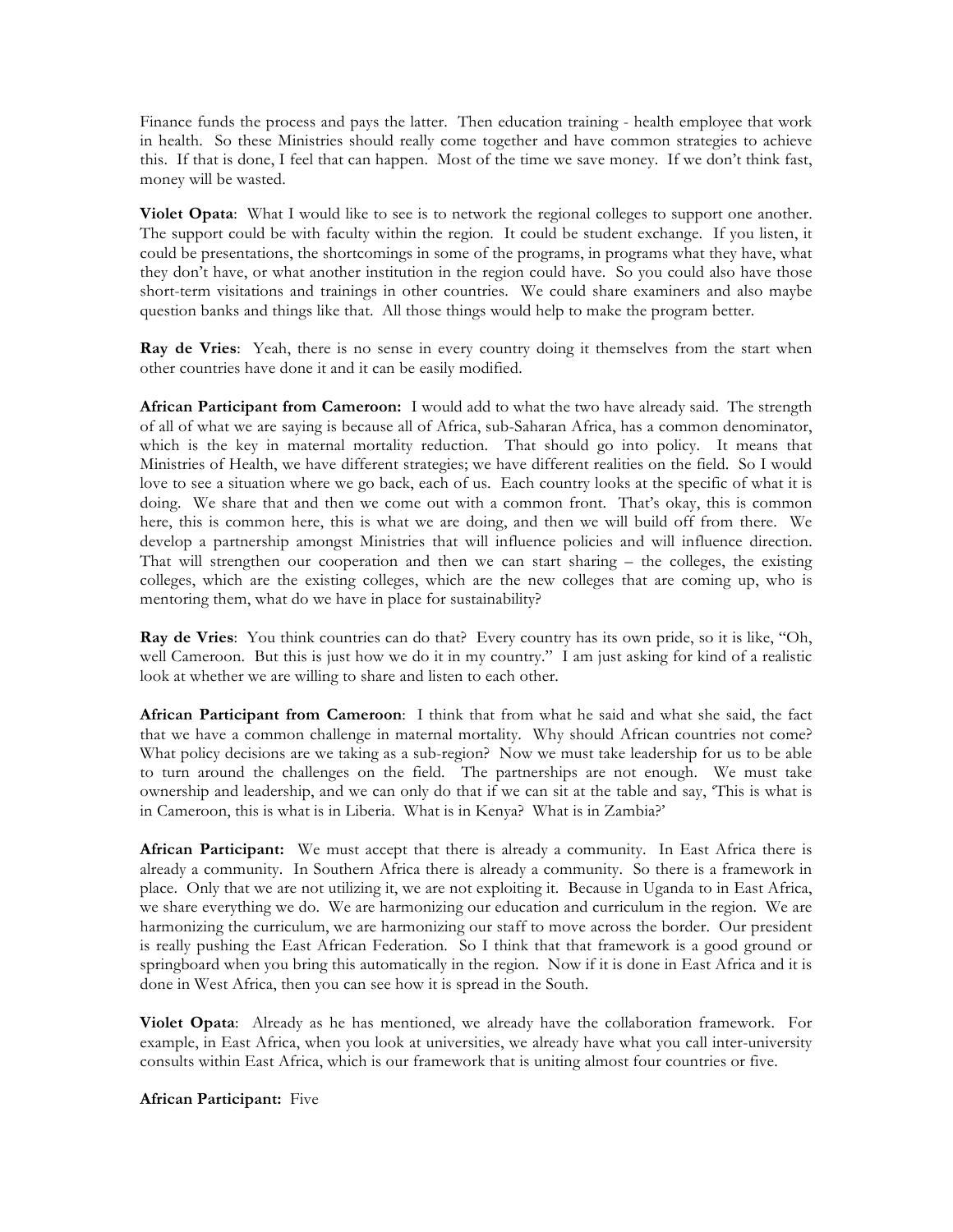**Violet Opata**: Yes, five countries in places. And therefore, if that is the case, it means that the training program that is being offered in Kenya can easily be adopted in Rwanda or even in Tanzania or Uganda. That being the case, it means that the accreditation policies can work for all of us without necessarily having each country. Therefore, if an accreditation body in Kenya approves a curriculum, it means that that curriculum is accepted in other countries, and therefore a student can move from Makerere and come to the University of Nairobi and come to Moi University without necessarily hearing, 'We can't allow you because your curriculum is substandard curriculum.' Really the thing is that the way forward is that the community, whatever, collaboration is very essential.

**Ray de Vries**: Is it a suggestion that you come together in these regions – West African, East, Central, and South?

**African Participant**: I am of a different view. We are at different levels in the countries and as has been said, in the past we used to send people to go out to train and they have remained. But now we have an opportunity in our own countries to have the trainings within our own environments but with the help of those who are advanced, who are quite developed. The natural course is to say, "Okay, develop our own school, train our own trainers, or employee people from outside." Obviously that takes a long time and is expensive. But through the partnerships, we have an opportunity to think outside the box and utilize the resources without getting people permanently from Europe or from America, and without us also getting people to go out.

There are two things. One, there is the training. Two, there is the collaboration. I think we have to define very clearly what we want to achieve by the South-South collaboration and to be very clear on what we want from the partnerships. We have enough patients, maybe the patient load for competence-based practices. There is no need for me to take someone from another country. But we can agree on exchanges maybe for trainers to come and assist in training, whether it be from America or another region, but not to remove people. I'm just saying that in my country, for example, we are just opening up another university, an opportunity to also do the MMED program there. But we need help in establishing an MMED program. How do we do that? So with the knowledge we have gotten to go back and define our problem, define our way forward in terms of developing these partnerships and to define clearly what we want to learn from our colleagues.

**African Participant**: One thing that I think I would like to say is that some of the partners that are in Malawi are also from other countries. We could potentially also use that network to try and strengthen the linkages between the different countries. I know that UNC is in Malawi and also in Zambia. One of our partners is also in Liberia. We could try to use this network for the betterment of the training, especially when you are thinking about the exchanges of the different registrars.

**Ray de Vries**: Is it literally the same people? Or is it the same institutions?

**African Participant from Malawi**: Um, a bit of both. Well, they know each other. They are from the same faculties.

**Bernice Dahn:** Well I was just trying to support what he said earlier about the framework assisting that we can use. If you take the West African College of Surgeons for example, it would be where you can start. From there you can go to the West African Health Organization, the ACOWAS, the African Union. Those kinds of frameworks exist. It is itself a good platform. Another thing, too, is to see how these organizations, especially the West African College of Physicians and Surgeons, the way they function now. Are they meeting the needs of various countries? Maybe there is a need for a reform, because if you have an organization that is administering training, it cannot train to meet the demand. And countries are beginning to start their own programs. Maybe it is better to go in a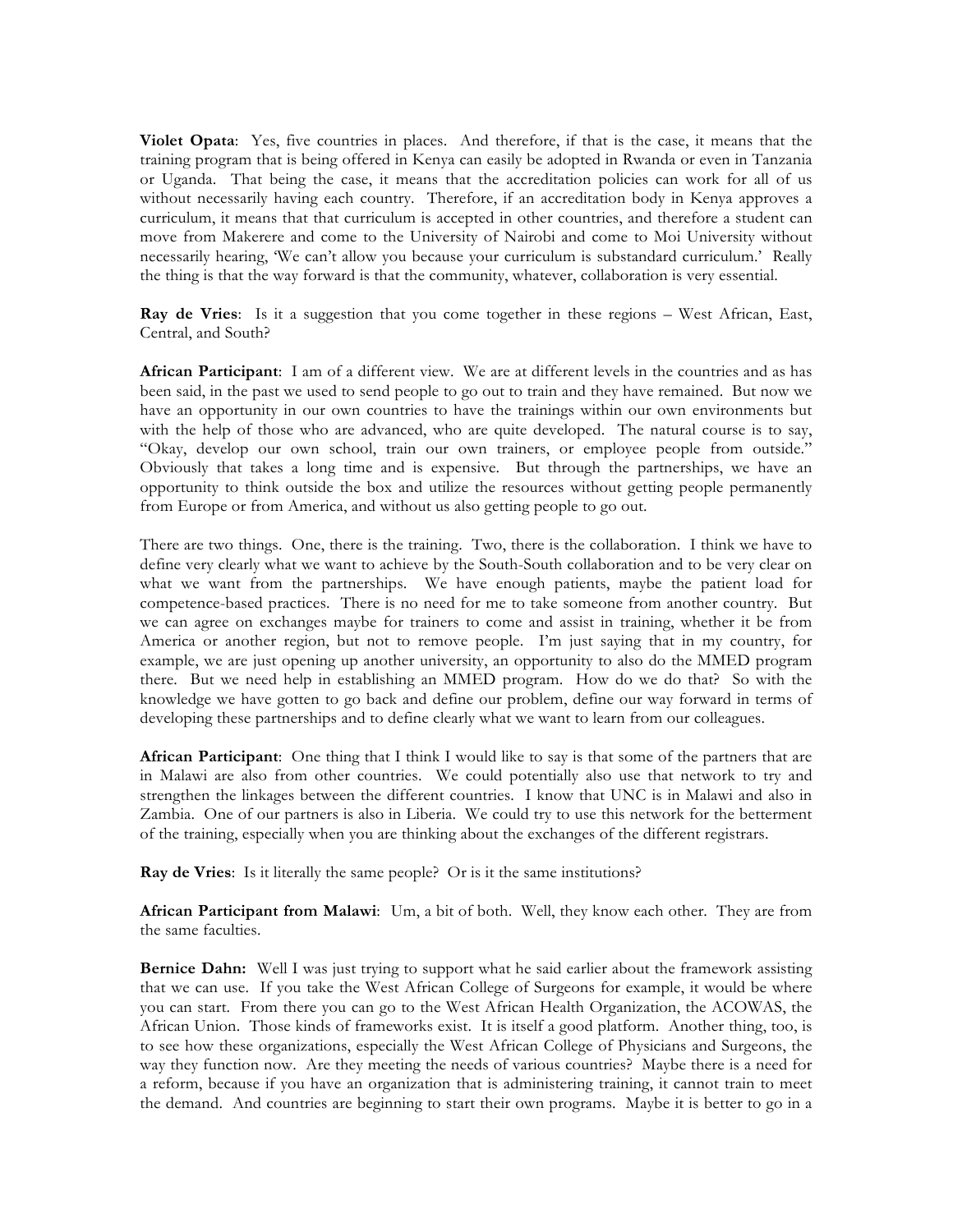decentralized manner and then have a way of harmonizing and making sure that the training costs across is the same and things like that, instead of the status quo.

**Robert Odok-Oceng:** Collaborations become faster and more efficient when you come into a region if all of the collaborators working in the region come there together. Their impact will be greater because the information is got by many people. At the same time, rather than you going to one institution - for example in my country we go to Mbarara. Mbarara is in southern Uganda; it is very far. So a lot of medical schools are there, but we don't know what is happening in Mbarara. But if we are there together, in the region with the other Eastern countries and the University Council of East Africa brings together all universities, you find that automatically things are recorded and the information moves around. If a person from this organization meets, for example, in the University Council in their meeting, the information that he would have labeled would have affected and enticed other countries. That is the deed of the framework. Which starts from the region after the African Union Level.

**Ministry Participant:** If you have to get it on the government's agenda, then that is the way to go. Once you start with the colleges like West Africa, it goes to WAHO, it becomes an South African Ministry meetings and it becomes an agenda option. From there is goes to ACOWAS, and from there is goes to the African Union.

**Ray de Vries**: Comments?

**Ministry Participant:** I think that the long term is important. I would love to … I mean maybe when I am gone for posterity that this partnership could help us have partnerships in Africa where the West African College is somewhere in East Africa overseeing training, making exchanges, having people on the field. We must take ownership of it. It is cost effective. Then we can really be having people training within our context to understand our specificities and make it better.

**Ray de Vries**: And this is why it is so important that you all are here, because a university-touniversity partnership is important, but if that is all that is, as you were saying, that happens at some corner of the country, the Ministry if it is going to be sustainable, the Ministries have to be …

**Ministry Participant**: Yes, engaged.

**Ray de Vries:** So thank you all for your comments and thank you for being here. You are probably the most important part of this meeting.

**Ministry Participant:** This is another issue. That the kind of people we train are stationed in urban centers but the biggest problem or the biggest maternal health problems are in rural areas. We cannot get the support there. Is there a way this partnership can find a way also to train clinical officers, training nurses or midwives who deal with this problem? Because they are the ones sustaining our health sector.

We are not saying it, but it remains a fact that doctors are in urban centers, these clinical officers with diplomas, the nurses, midwives with certificates and diplomas and the ones in rural areas and they are faced with this difficult situations. These mothers are dying in their hands because the doctors are not there. So how have you thought about it on your level?

**Ray de Vries**: Well, I think one idea that we learned in Ghana, though I have to say that it hasn't been completely successful, is that if you train enough obstetricians, eventually they move out.

**Ministry Participant:** Right, because there is no space.